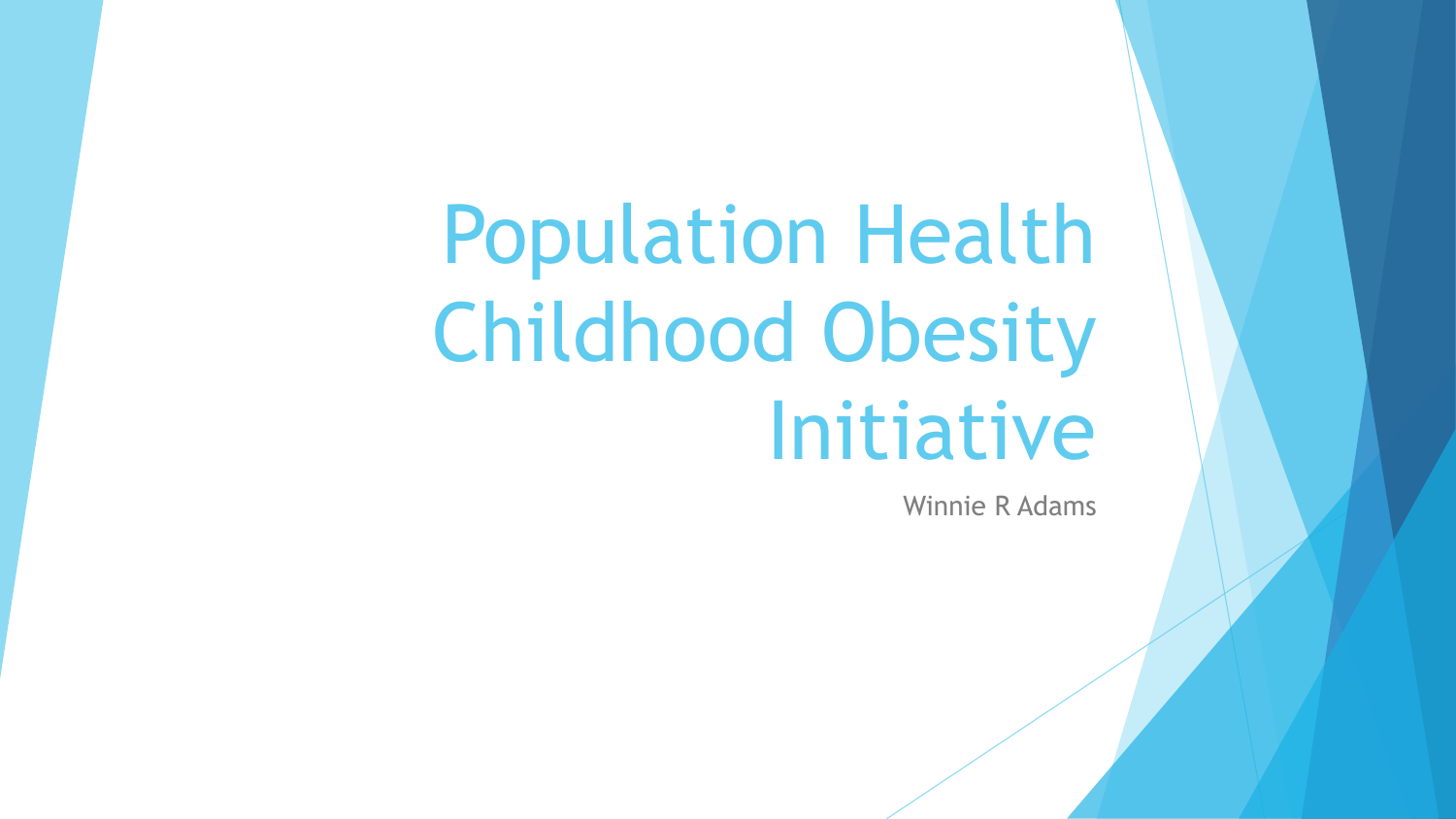#### Why are we here?

- Form a standing workgroup on Population Health Improvement
- To develop community-based primary prevention initiatives designed to address the obesity epidemic
- Obesity is a multi-faceted problem that will support separate task groups, each addressing a distinct domain. For example:
	- childhood obesity (primarily involving schools and day care),
	- the food environment (healthy food availability and marketing, measures to reduce the popularity of unhealthy foods, etc.)
	- the message environment (multifaceted messaging, including traditional and digital media, about healthy eating and active living)
	- policy (addressing issues such as complete streets or schools Nutrition and Physical Fitness policy)
	- healthy food service at public venues, and other public policies affecting healthy eating and active living), etc.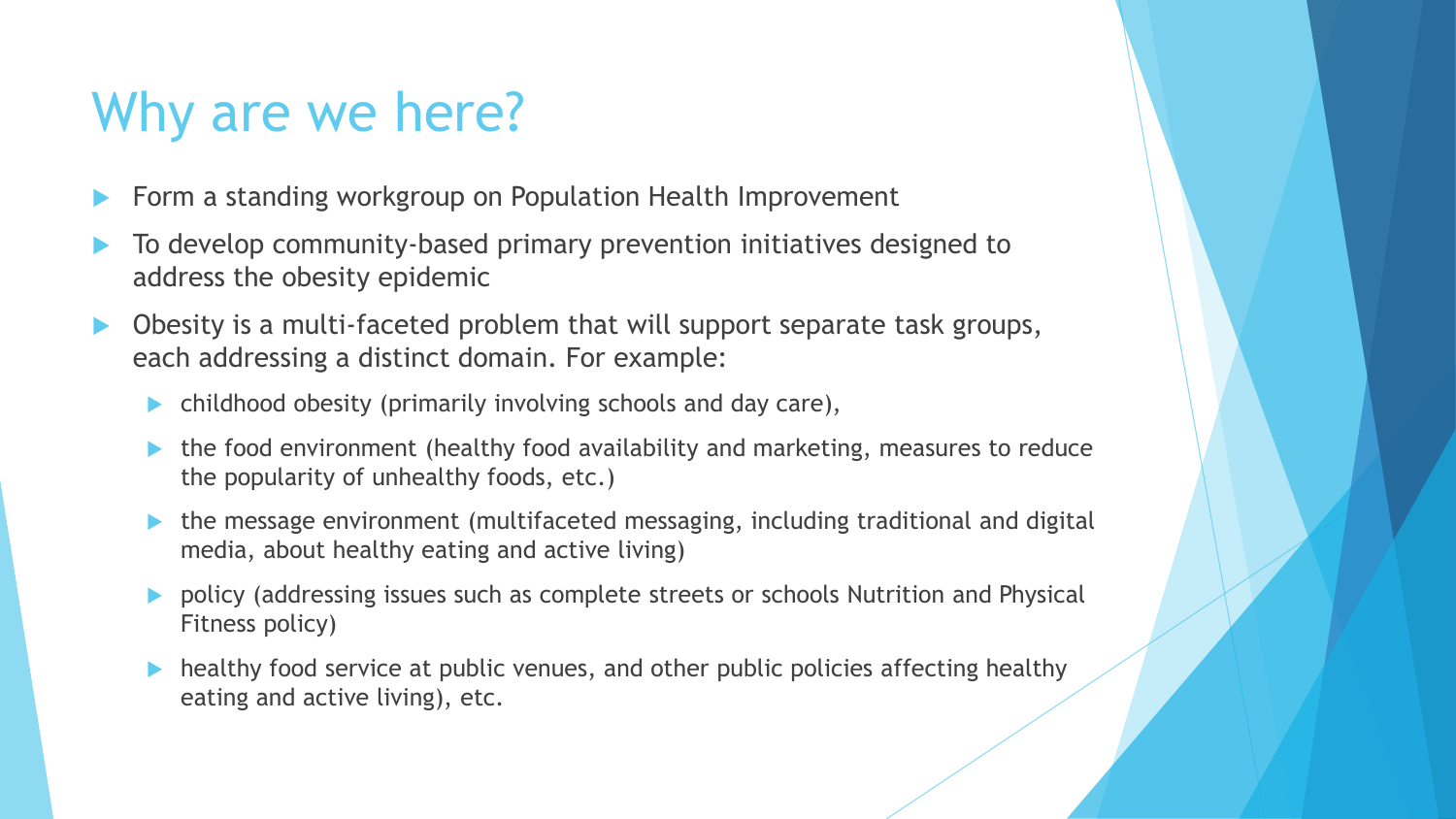#### What is Collective Impact?

 the commitment of a group of stakeholders from different sectors to a common agenda for solving a specific social problem, using a structured form of collaboration.

**Common Agenda** . Keeps all parties moving towards the same goal

**Common Progress Measures** . Measures that gert to the TRUE outcome

**Mutually Reinforcing Activities** . Each expertise is leveraged as part of the overall

**Communications** • This allows a culture of collaboration

**Backbone Organization** • Takes on the role of managing collaboration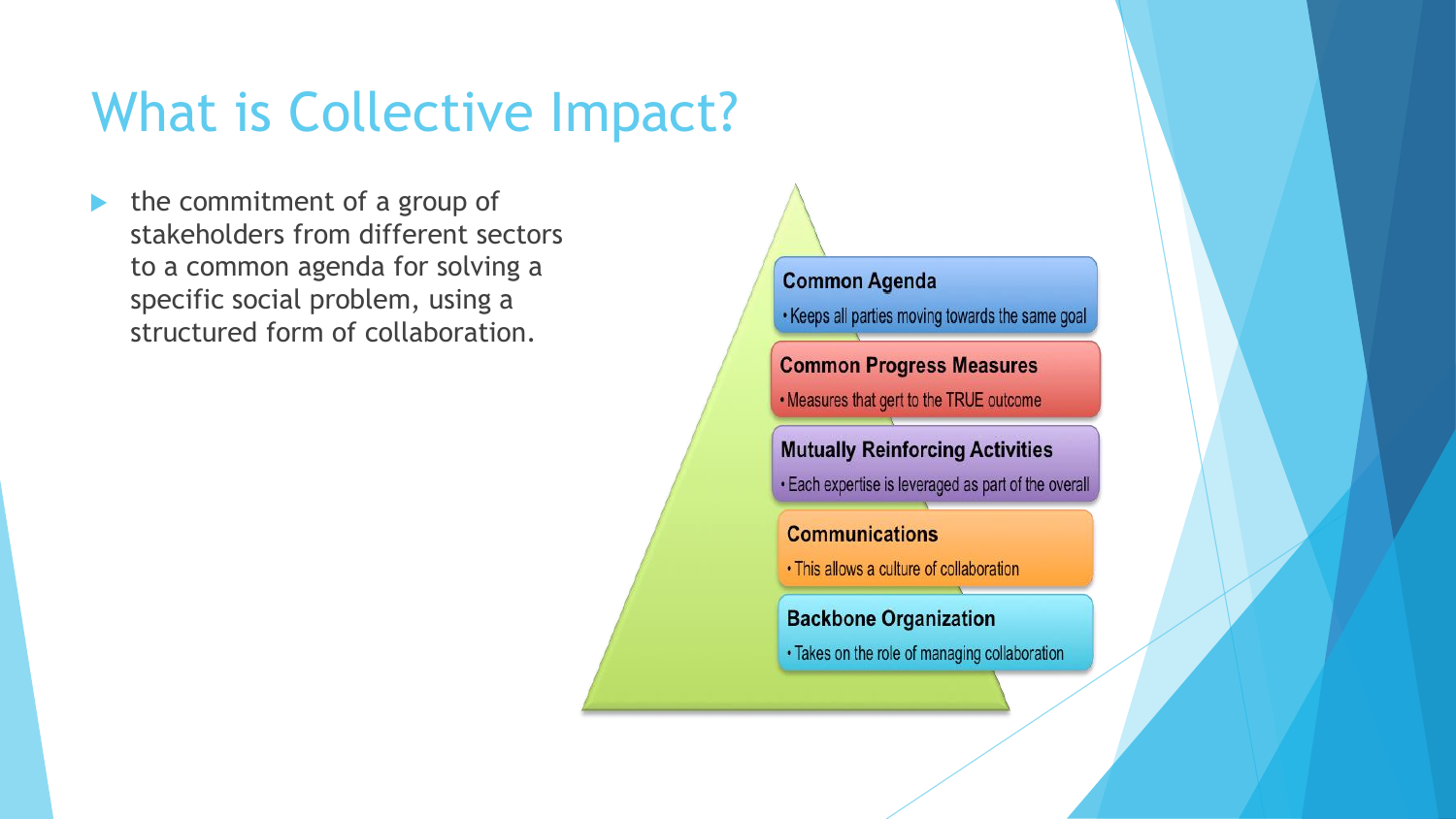

\*adapted from Building Capacity for Callective Impact Toolkit Series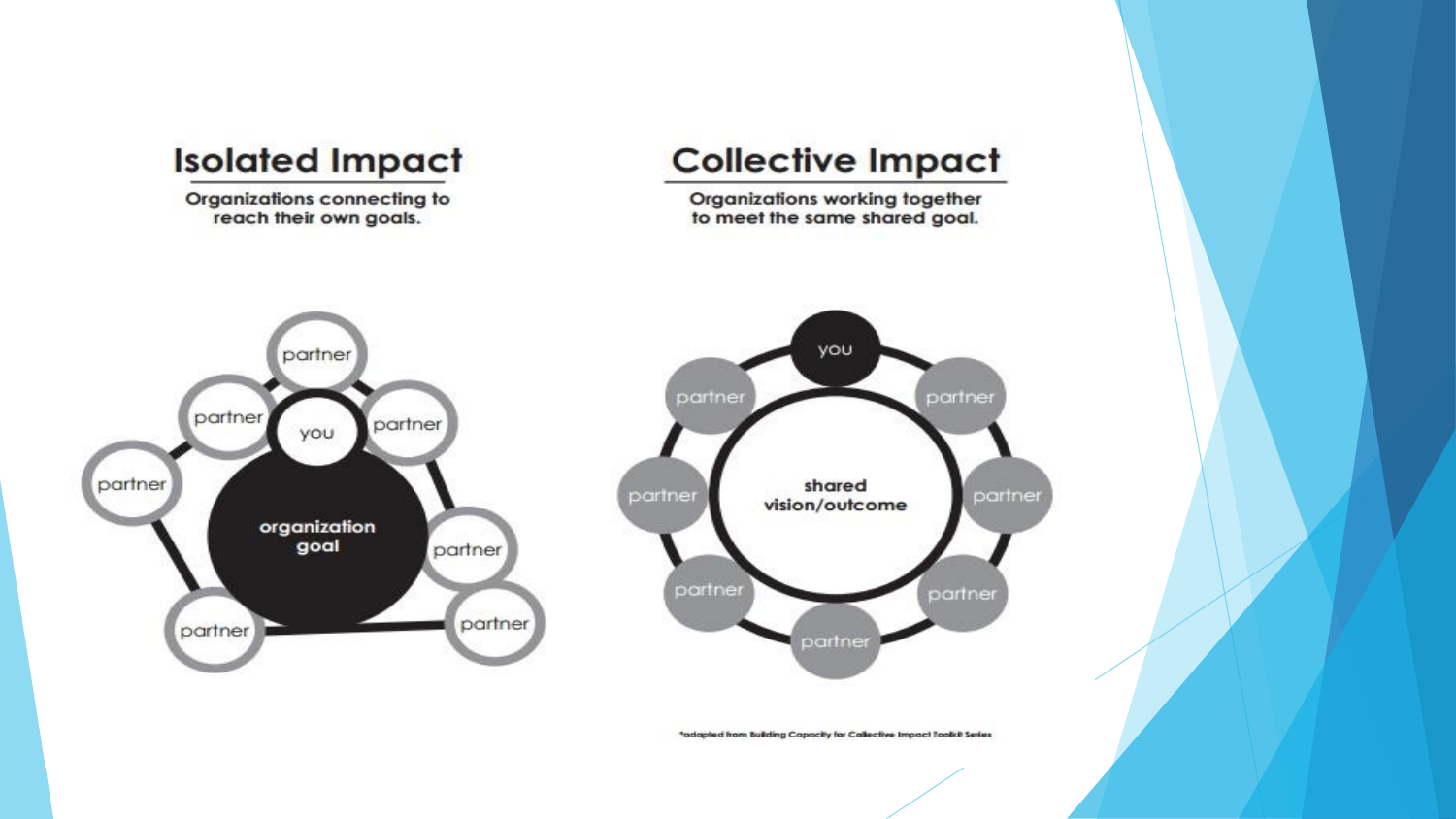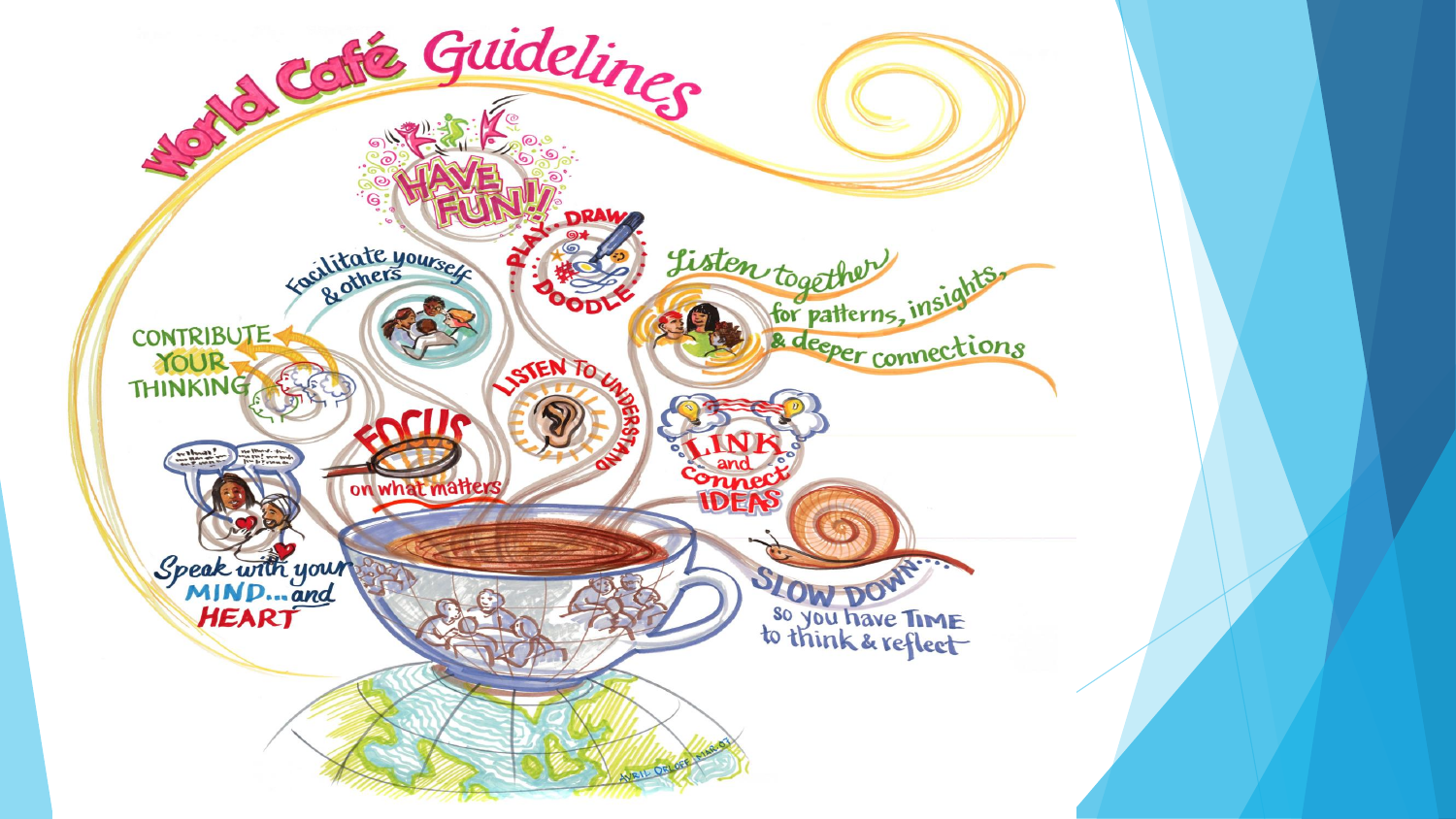## Defining Childhood Obesity

- BMI (body mass index)-person's weight in kilograms divided by the square of height in meters.
- For children and teens, BMI is age and sex specific.
- Overweight is defined as a BMI at or above the 85<sup>th</sup> percentile or below the 95 percentile for children and teens for the same age and sex.
- Obesity is defined as a BMI at or above the 95th percentile for children and teens for the same age and sex.

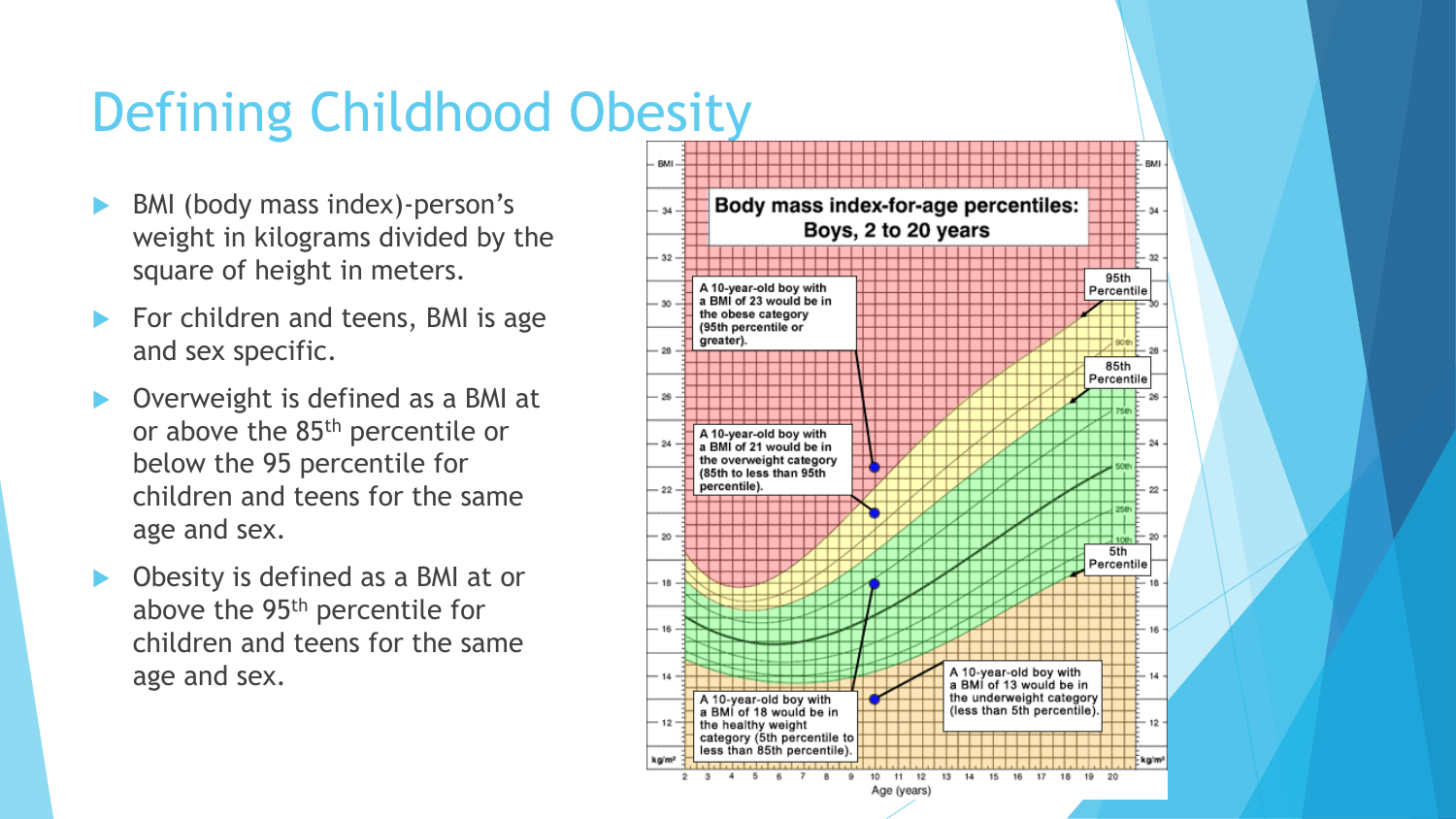### Childhood Obesity Facts

- Childhood obesity has more than doubled in children and quadrupled in adolescents in the past 30 years
- The % of children aged 6-11 years in the US who were obese increased from 7% in 1980 to nearly 18% in 2012
- The % of adolescents aged 12-19 years who were obese increased from 5% to nearly 21% in 2012
	- ▶ Data from <http://www.cdc.gov/healthyschools/obesity/facts.htm>
- Washington State obesity data:
	- ▶ 2-4 year olds from low-income families 14% (2011)
	- 10-17 year olds 11% (2011)
	- 18-25 year olds 19% (2014)
- Washington state ranks 38 out 51 states (2014)
	- Data from<http://stateofobesity.org/states/wa/>